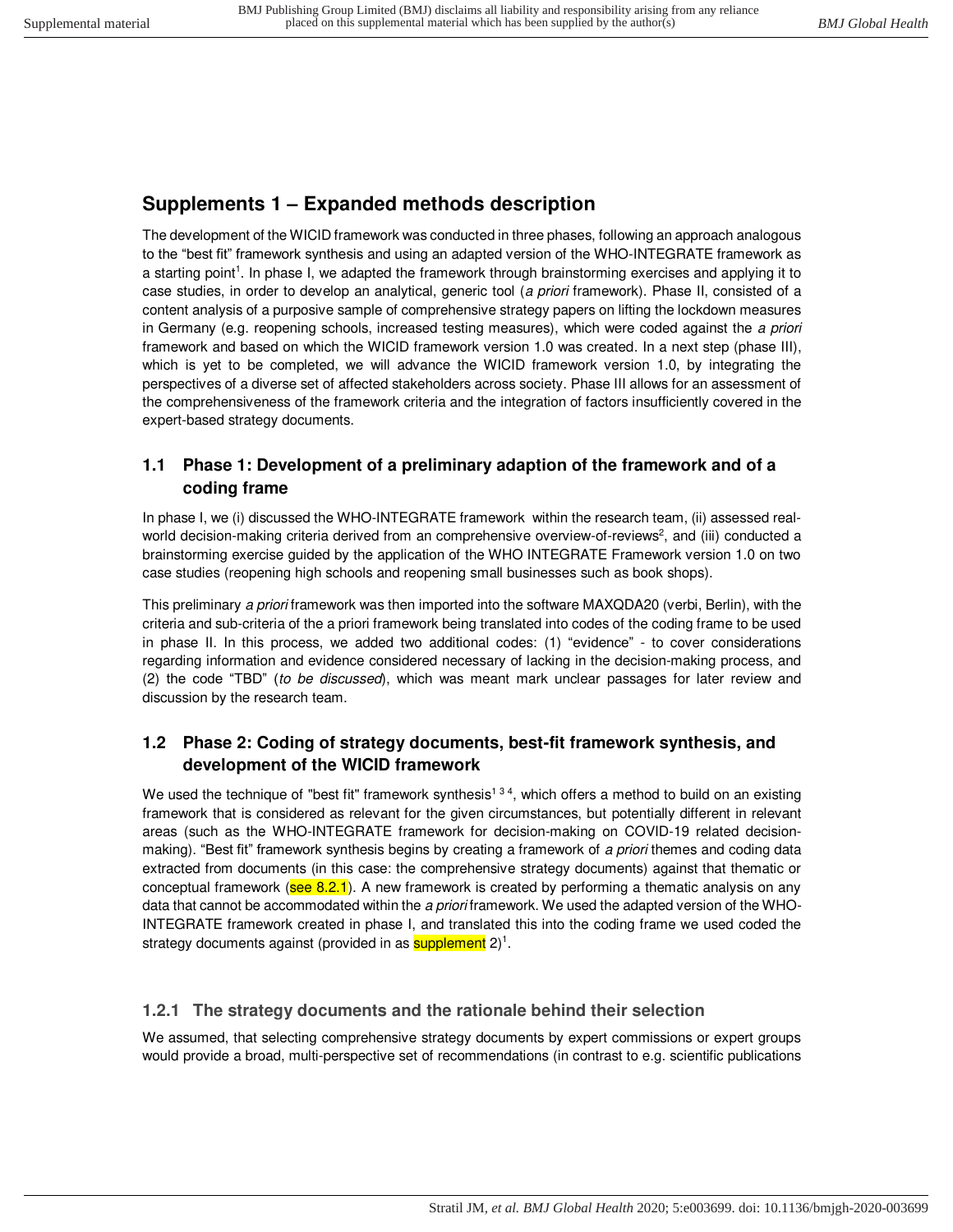or statements by individual groups, which do not claim nor intend to reflect multiple relevant perspectives in concluding).

We defined these as documents (a) intended to provide a comprehensive strategy or strategic suggestions for phasing out the lockdown measures (rather than providing information or pointing out individual aspects), (b) not exclusively or primarily focused on mitigating the health related-consequences of the SARS-CoV-2 pandemic but also including other societal, economic, or health outcomes, (c) addressing various NPIs and their interplay (e.g. not exclusively focusing on testing), and (d) focusing on multiple considerations to be reflected in this process (i.e. not exclusively focused on health impact). Position papers of stakeholder groups reacting or positioning themselves to a document, measure, or event without providing comprehensive strategy guidance were excluded (n=8) but will be considered in phase III.

While the main discourse on implementing lockdown measures in Germany was focused on suppressing the spread of the outbreak and on averting a collapse of the health care system, the debate on the controlled phasing out of the implemented lockdown measures was more nuanced: focusing on the challenge to balance the implications of the measures e.g. on health, society, or the economy. Therefore, we concentrated on strategy documents that focused on the latter.

To include strategy documents with impact on real world decision-making, we selected papers developed by expert groups or task forces commissioned by German policymakers on two levels (federal and national governments as well as ministries on these levels) . We expanded the sample to comprehensive strategy documents on the exit from the lockdown measures developed by non-government affiliated expert groups intended to inform political decision-making, but not directly commissioned by governmental bodies.

In order to ensure that the strategy documents addressed a broad range of societal and economic implications beyond the health sector, we focused on strategy documents which – directly or indirectly – addressed one of the following NPIs: (a) closure and reopening of schools, (b) closure and reopening of businesses, and (c) "shelter-in-place" regulations. We excluded strategy papers that were not or only marginally concerned with these three NPIs. Strategy papers primarily concerned with hygiene measures or the testing capacity were excluded as well.

Table S1 in the annex displays the inclusion and exclusion criteria for phase II. All identified borderline cases were retained to be analyzed in phase III.

| Inclusion criteria                                                                                                                                                                                    | <b>Exclusion criteria</b>                                                                                                                                                         |
|-------------------------------------------------------------------------------------------------------------------------------------------------------------------------------------------------------|-----------------------------------------------------------------------------------------------------------------------------------------------------------------------------------|
| • The document addresses measures related to the<br>handling of the SARS-CoV-2 pandemic in Germany                                                                                                    | • The document is not primarily targeted to inform policy<br>or public health decision makers                                                                                     |
| • The document is intended to inform real-world policy<br>and public health decision-makers in Germany                                                                                                | • The document does not provide a comprehensive<br>strategy to phase out the lockdown, but is rather a                                                                            |
| document is<br>intended<br>$\bullet$ The<br>to<br>provide<br>a<br>comprehensive strategy or strategic suggestions for<br>phasing out the lockdown measures                                            | reaction or positioning paper to an event, decision, or<br>measure or provides general statements on aspects<br>to consider (e.g. statement not to forget migrant<br>workers)     |
| • The document addresses societal, economic, or health<br>considerations<br>considerations<br>beyond<br>health<br>associated with SARS-CoV-2 (e.g.<br>number<br>0t<br>infections)                     | • The document is only or primarily concerned with<br>direct health consequences of COVID-19 and/or the<br>mitigation of these effects (e.g. the right number of                  |
| $\bullet$ The<br>multiple<br>addresses<br>document<br>focuses<br>considerations to be considered in this process (e.g.<br>focused<br>exclusively<br>health<br>impact<br>on<br>not<br>considerations). | tests to be performed).<br>without discussing broader considerations (e.g.<br>regarding societal implications, economic<br>implications, feasibility and resource considerations) |
| • The document addresses considerations for multiple<br>NPI or considerations of relevance for multiple NPIs on<br>a more abstract level                                                              | • The document is exclusively focused on the<br>effectiveness of a measure (e.g. impact of school<br>closures on COVID-19 transmission), without taking                           |

|  |  | Table S1: Inclusion and exclusion criteria for the search of eligible documents for phase II |
|--|--|----------------------------------------------------------------------------------------------|
|  |  |                                                                                              |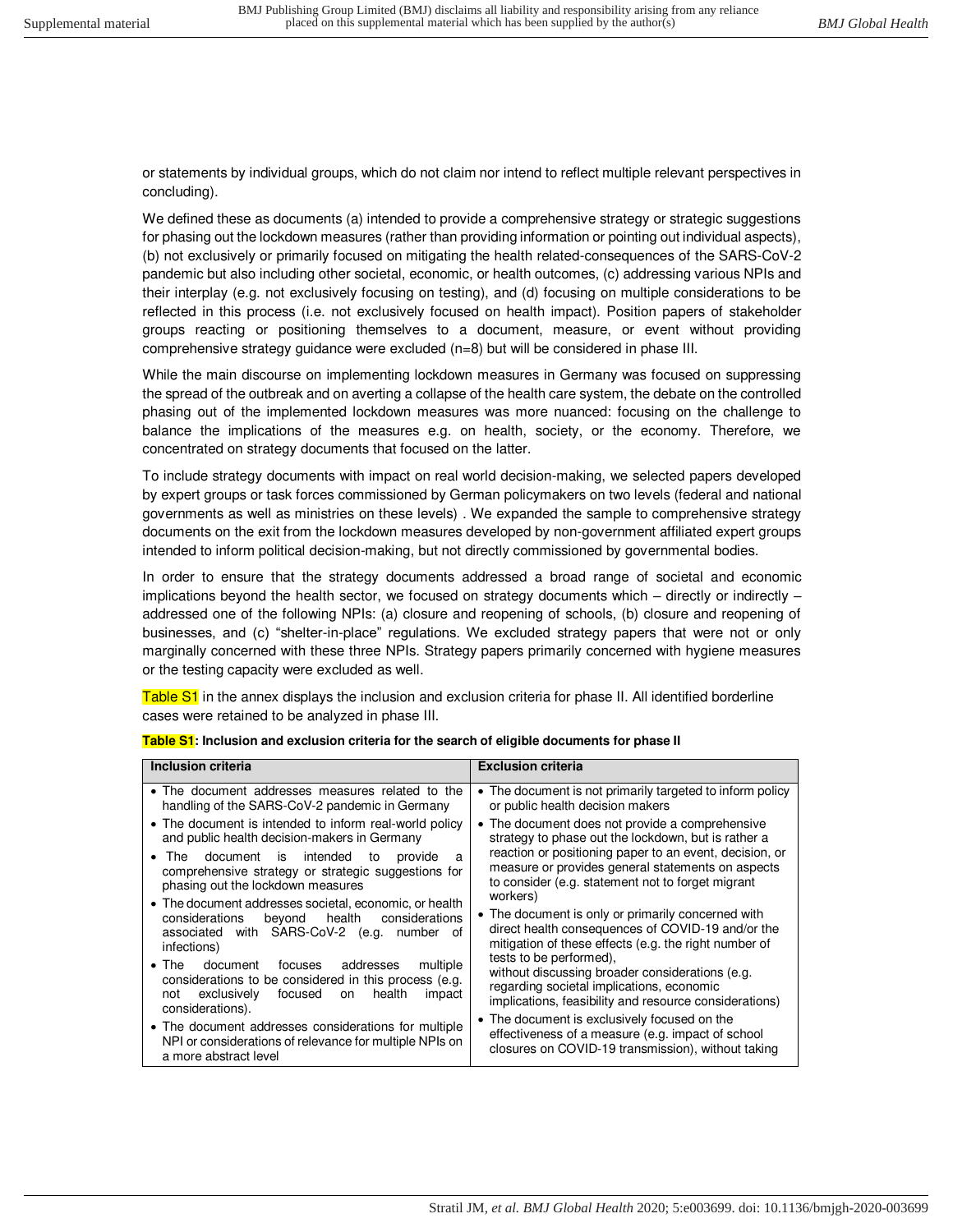#### **1.2.2 Identification and selection of strategy papers**

The search was conducted through multiple approaches channels:

- $\bullet$  Two researchers (JMS, LA) independently searched in the search engine Google<sup>TM</sup> with various versions of keyword combinations of the terms and synonyms of "strategy" or "expert commission" and "COVID-19" in German.
- Two researchers (JMS, LA) independently searched the websites of major newspaper outlets in Germany (including: Die Zeit, Frankfurter Allgemeine Zeitung, Die Welt, Deutschlandfunk, Der Spiegel) outlets using the website's search engine with similar keywords
- One researcher (JMS) searched the websites of the 16 German federal states, the national government and selected national government ministries, focusing on the section of press releases.
- We contacted a sample of experts involved in public health decision-making or expert groups to provide us with strategy documents; either directly or through the platform of the interdisciplinary *Kompetenznetz Public Health COVID-19 (Competence Network Public Health COVID-19, www.public-health-covid19.de)*.
- We posed freedom of information requests to the federal states' governments, the national government, as well as selected national government ministries to provide us with strategy documents developed by expert groups, if available and publicly accessible.

As the documents are considered grey literature and mostly written in in German, we did not conduct a literature search in scientific data bases for these types of documents at this point of time.

#### **1.2.3 Coding of documents against the** *a priori* **framework**

The coding process was conducted by two authors (JMS, LA; personal characteristics in line with the COREQ-checklist<sup>5</sup> are reported in table S2). First, one sample strategy document was coded by the two authors to assess the need to adapt the preliminary coding frame and to develop a coding guidance document, outlining when a specific code should be used and which text passages to code. The coding frame (translated from German) is provided as a supplement (supplement 2). Based on this adapted frame, one author (JMS) used the Software MAXQDA 20 (VERBI GmbH, Berlin) to code all identified strategy papers. Afterwards, all coded documents were critically reviewed by a second author (LA) who highlighted conflicts (passages where this reviewer perceived a code was missing, suggested not to code, or to code differently). Conflicts were solved through discussion between the authors.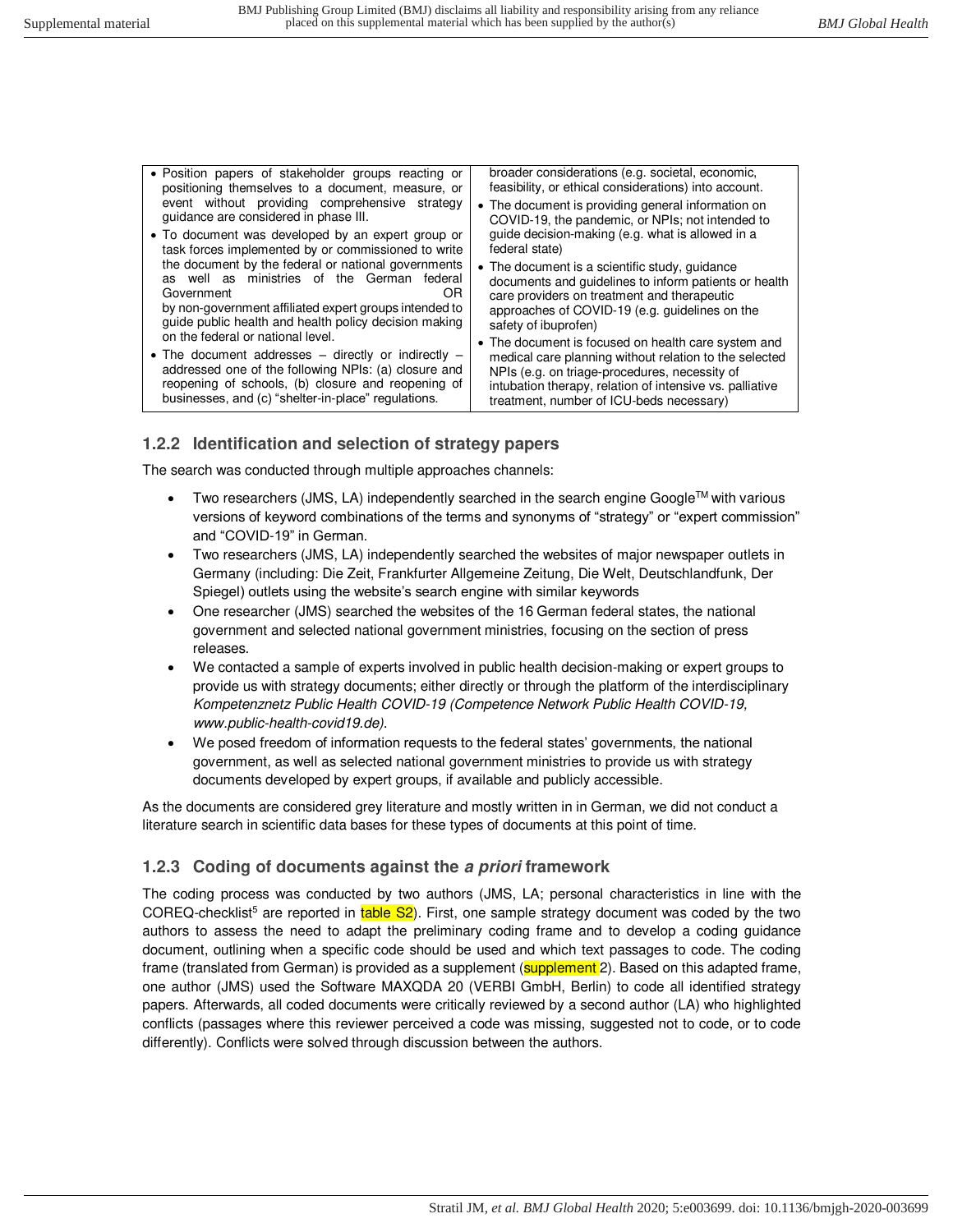In the subsequent process, the researchers applied the level 1 codes (referring to the *criteria* in the framework) and level 2 codes (referring to the *aspects* in the framework) of the coding frame to passages in the strategy document making references to criteria, considerations, or values covered within the codes. Level 2 codes (*aspects*) are meant to describe considerations (e.g. factors, values, norms) contained within the level 1 codes (*criteria*) and support the user in the understanding, interpretation, and application of the criteria. When the content of such a passage was perceived as not adequately covered by the coding frame, new level 2 or level 1 codes were created. When the researchers identified passages containing references to criteria, considerations, or values of relevance which were assumed to be covered by a specific level 1 or level 2 code, but which seemed to expand on this or provide details or nuances (e.g. a passage on the implications of an measure risking the insolvency of small enterprises within the code *economic implications*), the researchers took note of these passages for later review. Unclear passages were assigned the code TBD code for later review.

After coding all selected strategy documents, both authors critically reflected on content saturation and dimensions of the framework insufficiently covered within the strategy documents. As most criteria of the preliminary framework were adequately covered and due to an overlap of consideration across documents, a content saturation was reached.

|                         | <b>JMS</b>                                                                                                                                                                                    | LA                                                                                                                                                                                                                                              |
|-------------------------|-----------------------------------------------------------------------------------------------------------------------------------------------------------------------------------------------|-------------------------------------------------------------------------------------------------------------------------------------------------------------------------------------------------------------------------------------------------|
| Credentials             | MD, BSc (Geography)                                                                                                                                                                           | MSc (Epidemiology),<br>MA (Health Promotion),<br>BA (Social Work)                                                                                                                                                                               |
| Occupation              | Research scientists and PhD<br>Student Epidemiology and<br>public health at LMU Munich                                                                                                        | Advisor epidemiology and health<br>monitoring at the Academy of Public<br>Health Services in Düsseldorf                                                                                                                                         |
| Gender                  | Male                                                                                                                                                                                          | Female                                                                                                                                                                                                                                          |
| Experience and training | Has received training on<br>qualitative content research at<br>the University of Tübingen<br>(Germany);<br>Multiple completed research<br>projects employing qualitative<br>content analysis. | Has received training on qualitative<br>content research at the University of<br>Applied Science Ravensburg-<br>Weingarten (Germany); Participation<br>and implementation of various<br>research projects with qualitative<br>content analysis. |

**Table S2: g characteristics of researchers involved in the content analysis** 

#### **1.2.4 Adapting the preliminary coding frame**

Next, one researcher (JMS) conducted a thematic analysis of the passages assigned to the newly created codes as well as those passages noted down for expanding on or providing nuance within existing codes. A draft of an adapted phase II framework was created by reflecting on whether there was a need to adapt the *a priori* framework to cover the content in the coded passages. This included whether: (a) *criteria* (reflecting level 1 codes) should be created, (b) new aspects (reflecting level 2 codes) should be added to the framework, (c) new or preexisting *criteria* or *aspects* should be merged or separated, or (e) moved to another position within the framework, and (f) wording of the *criteria* or *aspects* needs to be adapted.

This newly developed draft of the adapted framework was critically reviewed by a second researcher (LA). Afterwards, the results of steps (a-f) were critically discussed within the research team (JMS, LA) to solve conflicts and revise the adapted phase II framework accordingly.